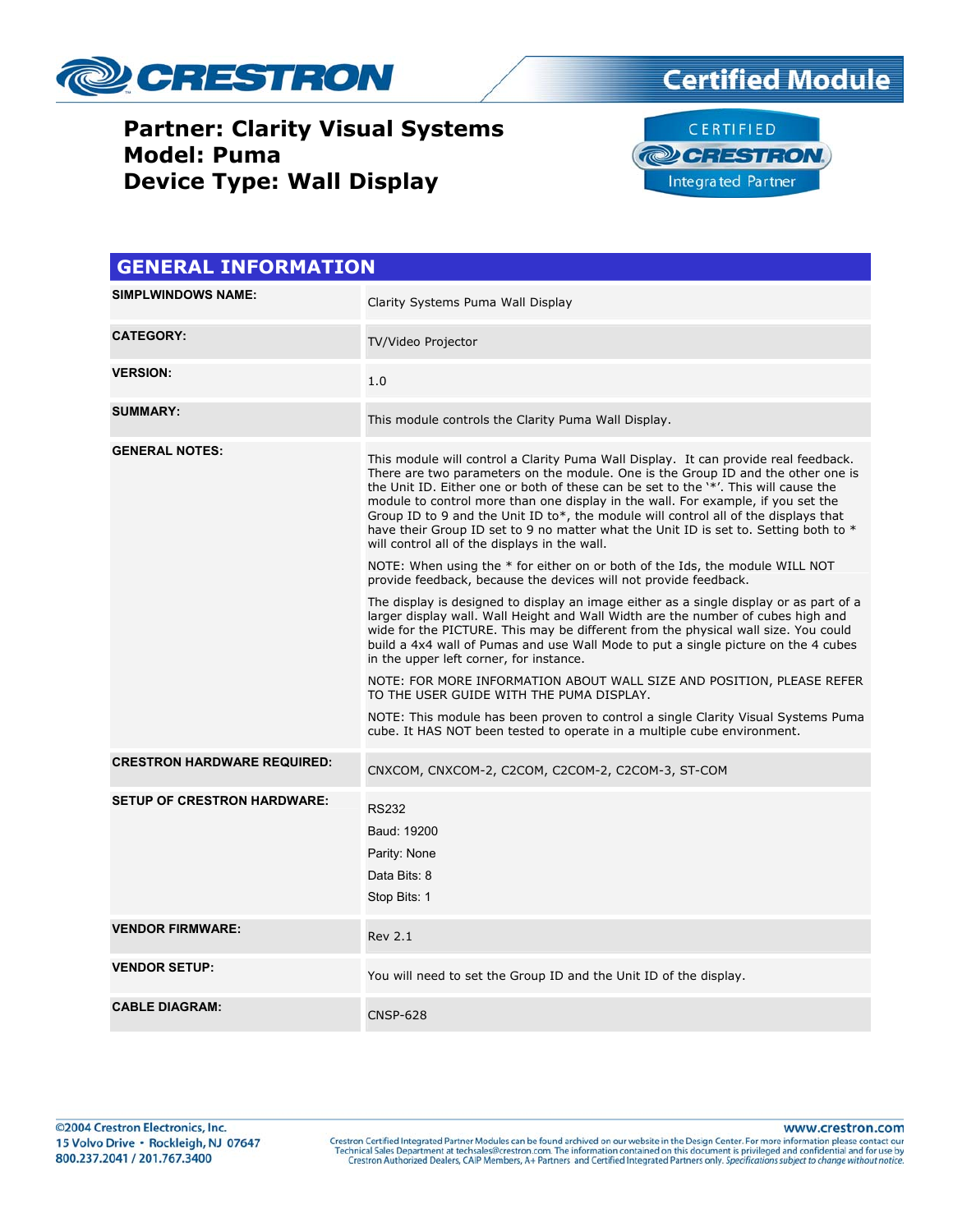



**Certified Module** 



#### **CONTROL:**

| Power On/Off/Toggle       | D            | Pulse to turn the display on and off.                                                             |
|---------------------------|--------------|---------------------------------------------------------------------------------------------------|
| Input *                   | D            | Pulse to select the input.                                                                        |
| Aspect_Ratio_*            | D            | Pulse to select the aspect ratio.                                                                 |
| Curtain_Pattern_*         | D            | Pulse to select the pattern the display will use when the curtain (Picture Mute) is<br>activated. |
| <b>Curtain Toggle</b>     | D            | Pulse to turn the curtain (Picture Mute) on and off.                                              |
| Sharpness_*               | D            | Pulse to set the sharpness.                                                                       |
| <b>Brightness_Up/Down</b> | D            | Press and hold to adjust the brightness.                                                          |
| <b>Contrast Up/Down</b>   | D            | Press and hold to adjust the contrast.                                                            |
| Hue_Up/Down               | D            | Press and hold to adjust the hue.                                                                 |
| Saturation_Up/Down        | D            | Press and hold to adjust the saturation.                                                          |
| Wall_Height               | $\mathsf{A}$ | Set the Wall_Height of the picture.                                                               |
| Send_Wall_Height          | D            | Pulse to send the wall height set in the analog input.                                            |
| <b>Wall_Width</b>         | A            | Set the Wall_Width of the picture.                                                                |
| Send_Wall_Width           | D            | Pulse to send the wall width set in the analog input.                                             |

©2004 Crestron Electronics, Inc. 15 Volvo Drive · Rockleigh, NJ 07647 800.237.2041 / 201.767.3400

www.crestron.com

Crestron Certified Integrated Partner Modules can be found archived on our website in the Design Center. For more information please contact our Technical Sales Department at techsales@crestron.com. The information contain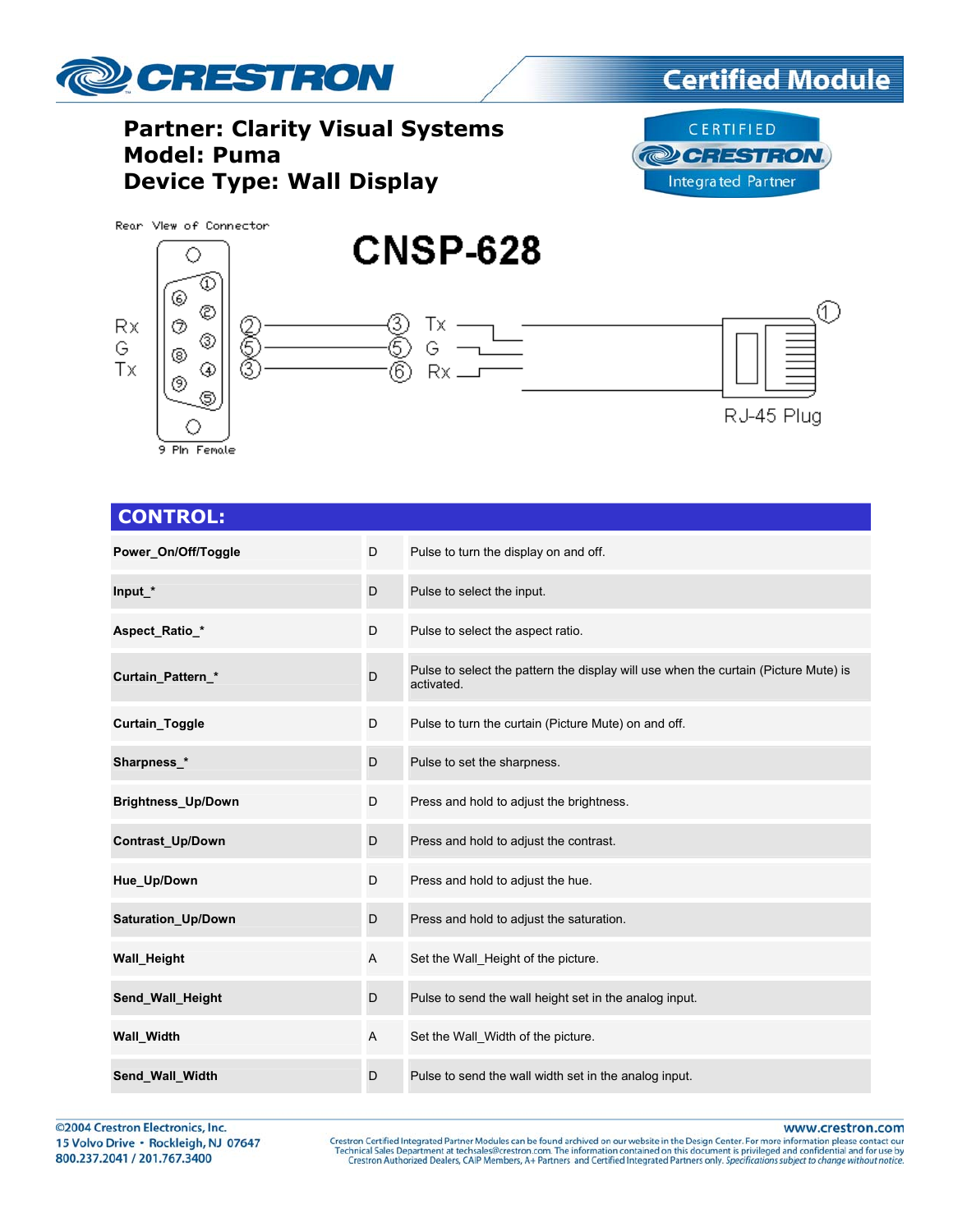





#### **CONTROL:**

| <b>Position Column</b>      | A | Set the position column of this display in the picture wall.                                                                                                                                         |
|-----------------------------|---|------------------------------------------------------------------------------------------------------------------------------------------------------------------------------------------------------|
| <b>Send Position Column</b> | D | Pulse to send the position column set in the analog input.                                                                                                                                           |
| <b>Position Row</b>         | D | Set the position row of this display in the picture wall.                                                                                                                                            |
| <b>Send Position Row</b>    | D | Pulse to send position row set in the analog input.                                                                                                                                                  |
| Wall Mode On/Off/Toggle     | D | Pulse to turn wall mode (Big Picture) on and off.                                                                                                                                                    |
| Initialize                  | D | Pulse to sync the Crestron system with the display. This MUST be done at least<br>once to ensure proper control and feedback.                                                                        |
| Poll Enable                 | D | Hold high to poll the device for feedback. IF YOU SET THE GROUP ID OR THE<br>UNIT ID TO *, SET THIS INPUT LOW, SINCE THE DISPLAYS WILL NOT<br>PROVIDE FEEDBACK TO COMMANDS WITH AN * IN THE ADDRESS. |
| <b>From Device\$</b>        | S | Serial signal to be routed from a 2-way serial com port.                                                                                                                                             |

| <b>IPARAMETERS:</b> |   |                                                                                                                                                                                                    |  |  |  |
|---------------------|---|----------------------------------------------------------------------------------------------------------------------------------------------------------------------------------------------------|--|--|--|
| <b>Group ID</b>     | P | Set the Group ID for the display to be controlled or set to $*$ to control all displays<br>with the Unit ID set in the Unit ID parameter. Valid values are 0-9, A-Z capital<br>letters only, or *. |  |  |  |
| Unit ID             | P | Set the Unit ID for the display to be controlled or set to * to control all displays with<br>the Group ID set in the Group ID parameter. Valid values are 0-9, A-Z capital<br>letters only, or *.  |  |  |  |

www.crestron.com

Crestron Certified Integrated Partner Modules can be found archived on our website in the Design Center. For more information please contact our Technical Sales Department at techsales@crestron.com. The information contain